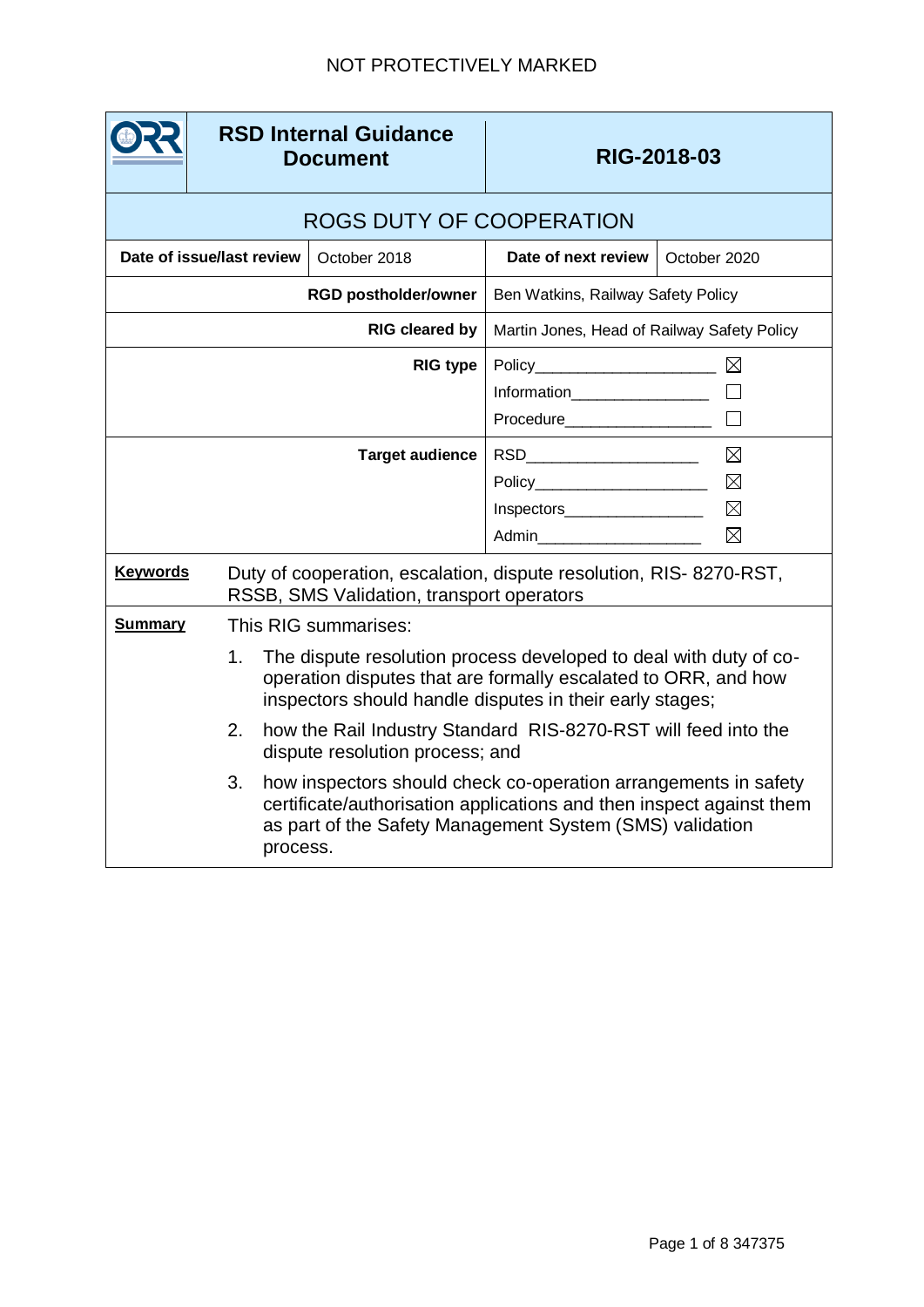**Consultation**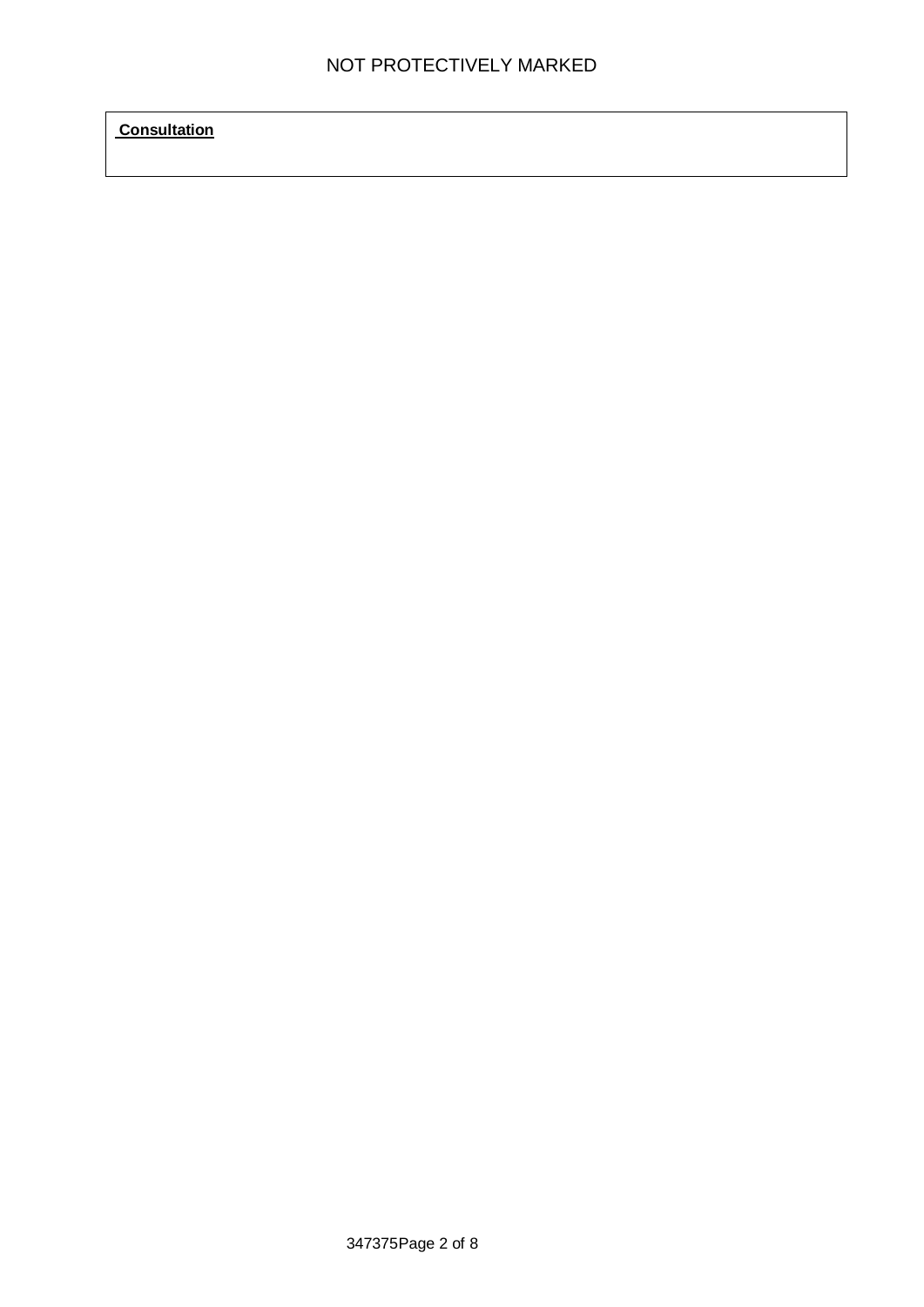| <b>Detail</b> | <b>Introduction</b> |                                                                                                                                                                                                                                                                                                                                                                                                                                                                                                                                                                 |
|---------------|---------------------|-----------------------------------------------------------------------------------------------------------------------------------------------------------------------------------------------------------------------------------------------------------------------------------------------------------------------------------------------------------------------------------------------------------------------------------------------------------------------------------------------------------------------------------------------------------------|
|               |                     | 1. ROGS places a duty on transport undertakings, infrastructure<br>managers and everyone who is required to have an SMS to<br>cooperate to ensure the railway is safe. This includes parties that<br>are not required to hold a safety certificate or safety authorisation<br>under ROGS.                                                                                                                                                                                                                                                                       |
|               |                     | 2. ORR and the industry have worked together to produce guidance<br>on the roles of transport operators under ROGS which you can<br>find in ORR's guidance document 'Escalating disputes to ORR<br>under ROGS Duty of cooperation' and RSSB's 'Duty of<br><b>Cooperation Guide'.</b>                                                                                                                                                                                                                                                                            |
|               |                     | 3. This RIG describes the guidance, the action inspectors may need<br>to take and how they can inspect against co-operation<br>arrangements in safety certificate/authorisation applications as<br>part of SMS validation.                                                                                                                                                                                                                                                                                                                                      |
|               |                     | RSSB guide on ROGS Duty of Cooperation for transport operators                                                                                                                                                                                                                                                                                                                                                                                                                                                                                                  |
|               |                     | 4. RSSB's guide describes how transport operators should co-<br>operate with each other in a whole range of situations, including<br>risk assessment, developing and changing SMSs, safety<br>improvement, emergency planning, safe day-to-day operation,<br>investigating incidents and monitoring/review. The structure is<br>based on HSG 65 and includes good practice from RSSB<br>alongside requirements in ROGS.                                                                                                                                         |
|               |                     | <b>Escalation/dispute resolution process</b>                                                                                                                                                                                                                                                                                                                                                                                                                                                                                                                    |
|               |                     | 5. RSSB's guide also sets out an industry process for resolving<br>disputes which culminates in the option to escalate the dispute to<br>ORR. The industry process includes routine interface meetings,<br>senior management meetings and a formal "reasonable request"<br>letter between the parties. It does not include information about<br>how to escalate disputes to ORR, so we have published guidance<br>for this situation, based on existing ORR processes for<br>considering appeals and disputes.                                                  |
|               |                     | 6. The guidance documents describe how transport operators should<br>escalate their disputes to ORR and how we propose to handle<br>them. If these disputes arise, they may cover a range of safety,<br>technical and commercial concerns.                                                                                                                                                                                                                                                                                                                      |
|               |                     | 7. Disputes may be escalated by a joint submission or a single<br>submission. We prefer joint submissions because we will need to<br>gather representations from other external affected parties when<br>we receive single submissions (including from other parties in a<br>compatibility process). Joint submissions are more likely to trigger<br>the full procedure, assuming they are genuinely difficult cases. If<br>disputes have a significant commercial impact, ORR colleagues<br>from outside RSD may take the lead. Our firm view is that the full |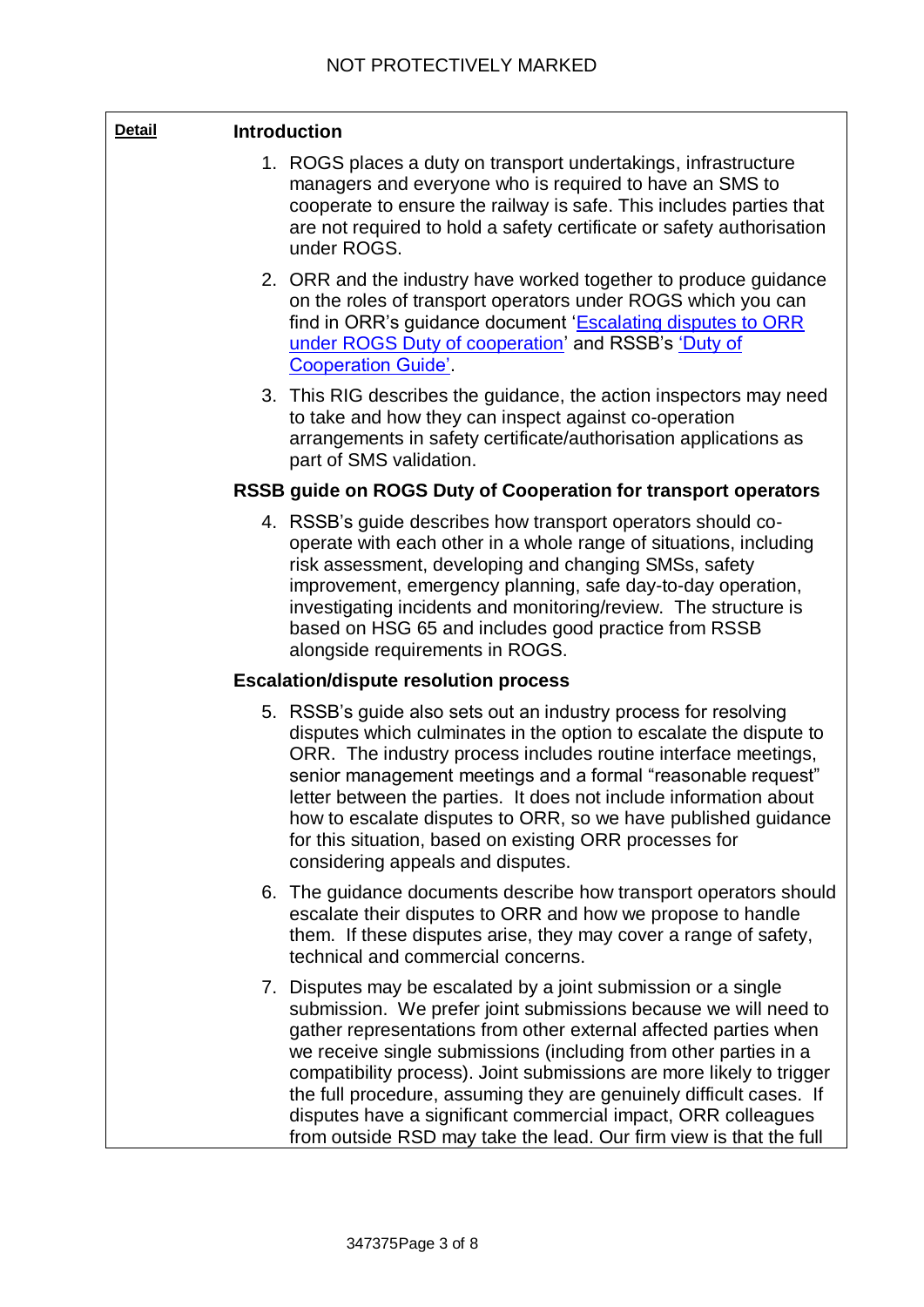dispute resolution procedure should only be used as a last resort after all industry processes have been exhausted.

- 8. We recognise that inspectors may become involved in advising on safety risks underlying a dispute at a relatively early stage. They may handle safety issues as a formal complaint and where appropriate may take enforcement action under HSWA or refer matters back to accepted industry processes. This means encouraging further high level meetings and/or reasonable request letters between the parties. Inspectors may also call preliminary meetings of the parties to discuss the issues and attempt to broker a solution. Inspectors should alert the Strategic Risk and Competency team (see contact details below) to disputes that may be escalated. The parties should be directed to use the web form if they escalate their dispute to ORR.
- 9. We expect that only the most serious cases, usually when jointly escalated, will use the ORR dispute resolution process. In some of these cases, especially those with a significant commercial implications, inspectors may decide not to give anything beyond urgent safety advice so as to remain impartial. If the full procedure is triggered, any early inspector advice will be taken into consideration, but it may be decided not to involve the original inspector in the case team.

# **Checking cooperation in the safety certificate application and during SMS validation**

- 10. Inspectors should ensure that cooperation arrangements are described adequately in safety certificate/authorisation applications and check that these are operating as described when validating SMSs. Inspectors will know that, while there are specific assessment criteria on co-operation (an example is provided at Annex 1), there is no specific part of the ROGS SMS validation structure that deals directly with co-operation. It is an integral and implied part of several elements of a ROGS SMS – Annex 1 identifies the elements and what the co-operation aspects are.
- 11. There are various ways of checking co-operation arrangements:
	- a. Checking that safety certificate/authorisation application (including for substantial changes) covers co-operation under the relevant criteria, and that duty-holders have consulted appropriate affected parties on interface risks;
	- b. Checking co-operation aspects as part of SMS validation (see Annex 1) and asking whether duty-holders are aware of the RSSB guide. For example, interface risks and control measures should form part of transport operators' risk assessments carried out under ROGS (see [RSSB](https://www.rssb.co.uk/RSSB-and-the-rail-industry/Complying-with-Legislation)'s q[uide\)](https://www.rssb.co.uk/RSSB-and-the-rail-industry/Complying-with-Legislation).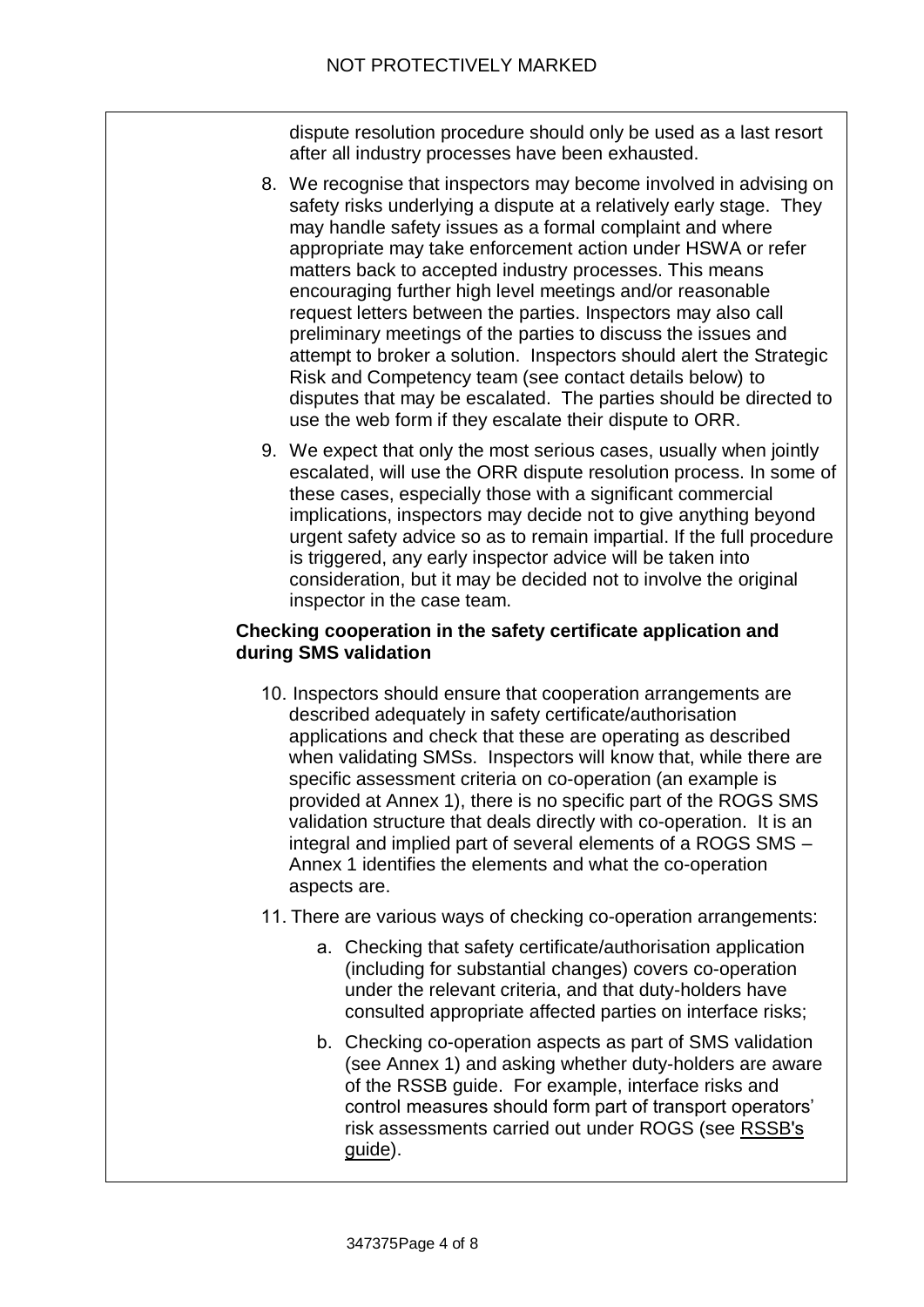|                 |                                                   | Inspectors should check these during inspection/validation<br>and ensure that interface risks are identified and control<br>measures described. They should also encourage<br>consultation on interface risks as an ongoing task in<br>relation to continuous improvement of SMSs and duties in<br>relation to communication;                                                                                                                                                                                                                                                                                                                                                                                  |  |  |
|-----------------|---------------------------------------------------|----------------------------------------------------------------------------------------------------------------------------------------------------------------------------------------------------------------------------------------------------------------------------------------------------------------------------------------------------------------------------------------------------------------------------------------------------------------------------------------------------------------------------------------------------------------------------------------------------------------------------------------------------------------------------------------------------------------|--|--|
|                 |                                                   | c. Identifying specific issues on cooperation between<br>dutyholders i.e. ensuring they are following the RSSB<br>guidance on cooperation and the industry process for<br>resolving issues before escalating to ORR for resolution. If<br>inspectors become aware of a dispute developing, it would<br>be helpful to alert the Strategic Risk and Competency<br>Team (contact details below) to this, so that it can prepare<br>for a possible escalation. Any insight account holders can<br>give into possible disputes would be greatly appreciated.                                                                                                                                                        |  |  |
| <b>Action</b>   | Inspectors should:                                |                                                                                                                                                                                                                                                                                                                                                                                                                                                                                                                                                                                                                                                                                                                |  |  |
|                 | 1 <sub>1</sub><br>linked to it:<br>2.<br>3.<br>4. | Familiarise themselves with this RIG and the various documents<br>Check on cooperation arrangements as part of the SMS validation<br>process for the transport operators for which they are responsible;<br>Where disputes are developing, check the RSSB industry dispute<br>resolution process is being followed and alert the Strategic Risk and<br>Competency Team to the developing dispute. Be aware of the need<br>for careful handling of disputes, particularly where significant<br>commercial issues are involved; and<br>Where appropriate, hold a preliminary meeting to facilitate a solution<br>before any formal escalation is considered. It may be useful to<br>involve economic colleagues. |  |  |
| <b>Contacts</b> | <b>Ben Watkins</b><br>Paul Hooper                 | Senior Policy Adviser, Railway Safety Policy Ext 2101<br>Interoperability and Standards Manager<br>(for RIS-8270-RST enquiries) Ext 2191                                                                                                                                                                                                                                                                                                                                                                                                                                                                                                                                                                       |  |  |
|                 | <b>Matthew Farrell</b>                            | Principle inspector, Strategic Risk and Competency<br>Team                                                                                                                                                                                                                                                                                                                                                                                                                                                                                                                                                                                                                                                     |  |  |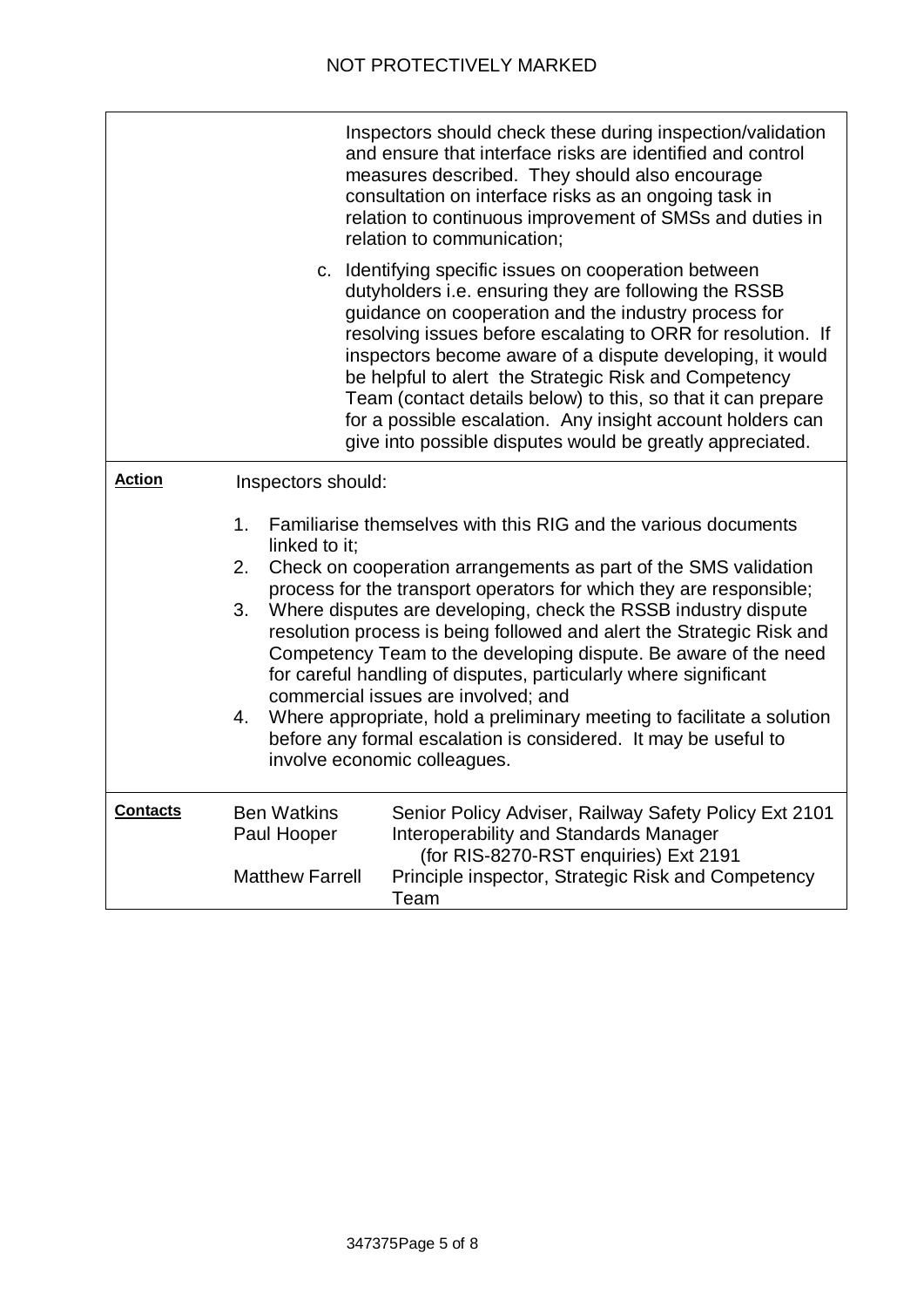### **ANNEX 1**

### **EXAMPLE CRITERION ON COOPERATION**

# **MAINLINE TRANSPORT UNDERTAKING (MTU) MTU Criterion 12: Co-operation**

*Legal duty* 

Regulations 5(2) and 22(1)

*Reg. 5(2) The requirements in paragraphs (1)(a) and (d) shall be met where the safety management system of a transport operator or of an applicant for a safety certificate or a safety authorisation ("the first operator") taken with that of any relevant transport operator is capable of meeting the requirements of the paragraph in question.* 

*Reg. 22(1) Every person to whom this regulation applies shall co-operate as far as is necessary with a transport operator to enable him to comply with the provisions of these Regulations.* 

#### *Criterion*

The applicant shall provide an overview of how it co-operates with other transport operators to ensure that all parties operate safely and in accordance with rules and standards.

#### *Purpose*

A key national safety rule (NSR) comes from another part of the Railway and Other Guided Transport Systems (Safety) Regulations 2006. Regulation 22, which requires transport operators to co-operate as far as is necessary with other transport operators.

A significant proportion of risk occurs at the interfaces between operators, such as those between wheel and rail or train and signal. The control of risk on the mainline railway therefore depends upon co-operation between duty holders. It is not possible for a single duty holder to operate safely without reference to other train operators or infrastructure managers and a dialogue must be maintained between them on how each proposes to manage the risks within its control which affect the other. The infrastructure manager has a key role, in that it determines and manages the environment within which trains operate, and to that extent the infrastructure governs the safe design and operation of trains. The dialogue with the infrastructure manager is therefore particularly important. This criterion seeks evidence of the way this takes place.

*Narrative summary: expected evidence*  An overview of:

- How the applicant communicates its safety needs to the infrastructure manager(s), including those for meeting TSIs, national safety rules, other relevant safety requirements (including RGSs) and requirements of its safety management system;
- The liaison arrangements between the infrastructure manager and transport undertakings for managing interface risks, including procedures for resolution of disputes;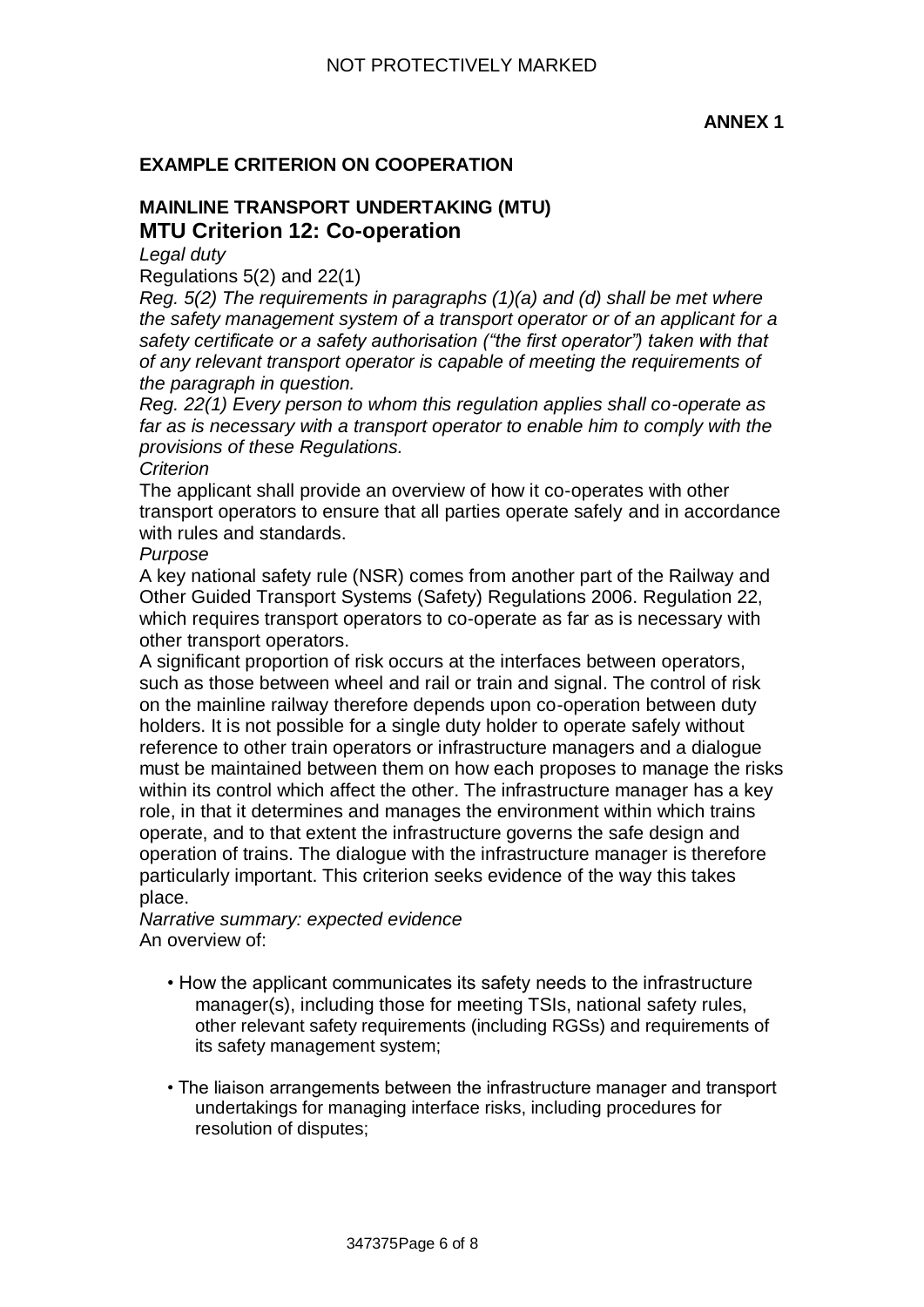# NOT PROTECTIVELY MARKED

• The arrangements for liaising with other transport undertakings operating on the same infrastructure (which should have provision for updating these arrangements whenever there is a change in a franchise.)

The above should include reference to:

- Any relevant agreements or industry norms which govern these relationships; and
- Documents which give details of the agreements reached.

#### *Potential inspection issues*

- examination of agreements governing relationships with interfacing operators, and/or practical examples of the working relationships;
- detail of interface risk issues, such as between wheel and rail or train and signal;
- information about any recent change initiated by a transport undertaking, where effective liaison enabled the infrastructure manager to assist the transport undertaking to comply with industry standards, TSIs or other rules;
- detail of provisions to ensure safe operation during a recent period of degraded operations (eg. extreme weather conditions or major engineering works.)

**Other 3 criteria; MAINLINE INFRASTRUCTURE MANAGERS (MIM) NON-MAINLINE UNDERTAKINGS (NTU) NON-MAINLINE INFRASTRUCTURE MANAGERS (NIM)** 

### **SMS VALIDATION ELEMENTS THAT INCLUDE COOPERATION**

d Procedures and methods for carrying out risk evaluation and implementing risk control measures when—

(i) there is a change in the way in which the operation in question is carried out; or

(ii) new material is used in the operation in question, which gives rise to new risks in relation to any infrastructure or the operation being carried out;